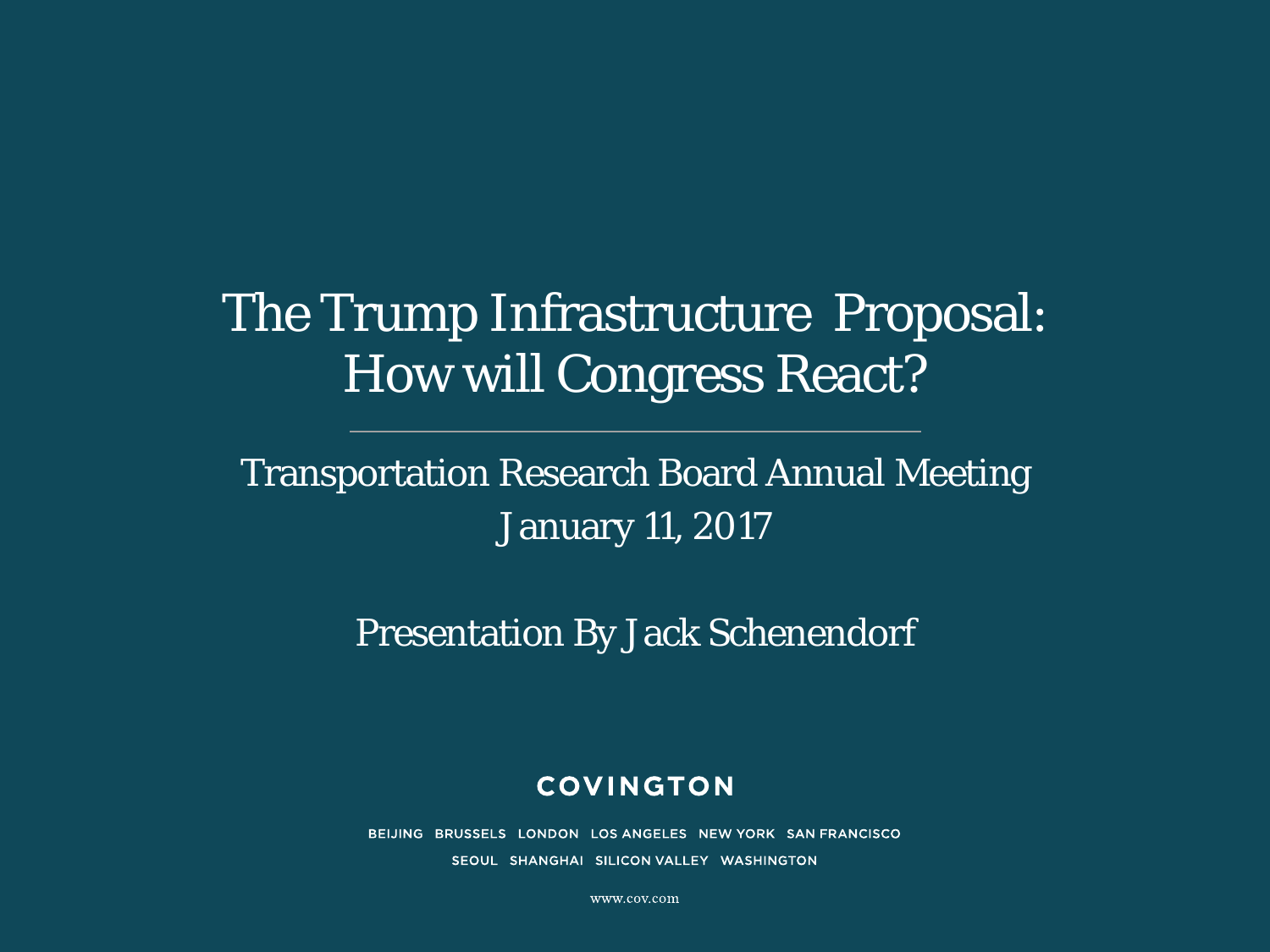## Proposals

- **Trump Infrastructure Proposal**--\$1 trillion over 10 years from private sector for "infrastructure"—"Put America's Infrastructure First Again"
	- Steve Bannon quoted as saying:

**"I'm the guy pushing a trillion-dollar infrastructure plan. With negative interest rates throughout the world, it's the greatest opportunity to rebuild everything. Ship yards, iron works, get them all jacked up. We're just going to throw it up against the wall and see if it sticks."**

- **Tax Reform**—Use repatriated funds or "other savings" from tax reform for HTF or infrastructure spending
- Tax Reform—Permanent user fee fix for HTF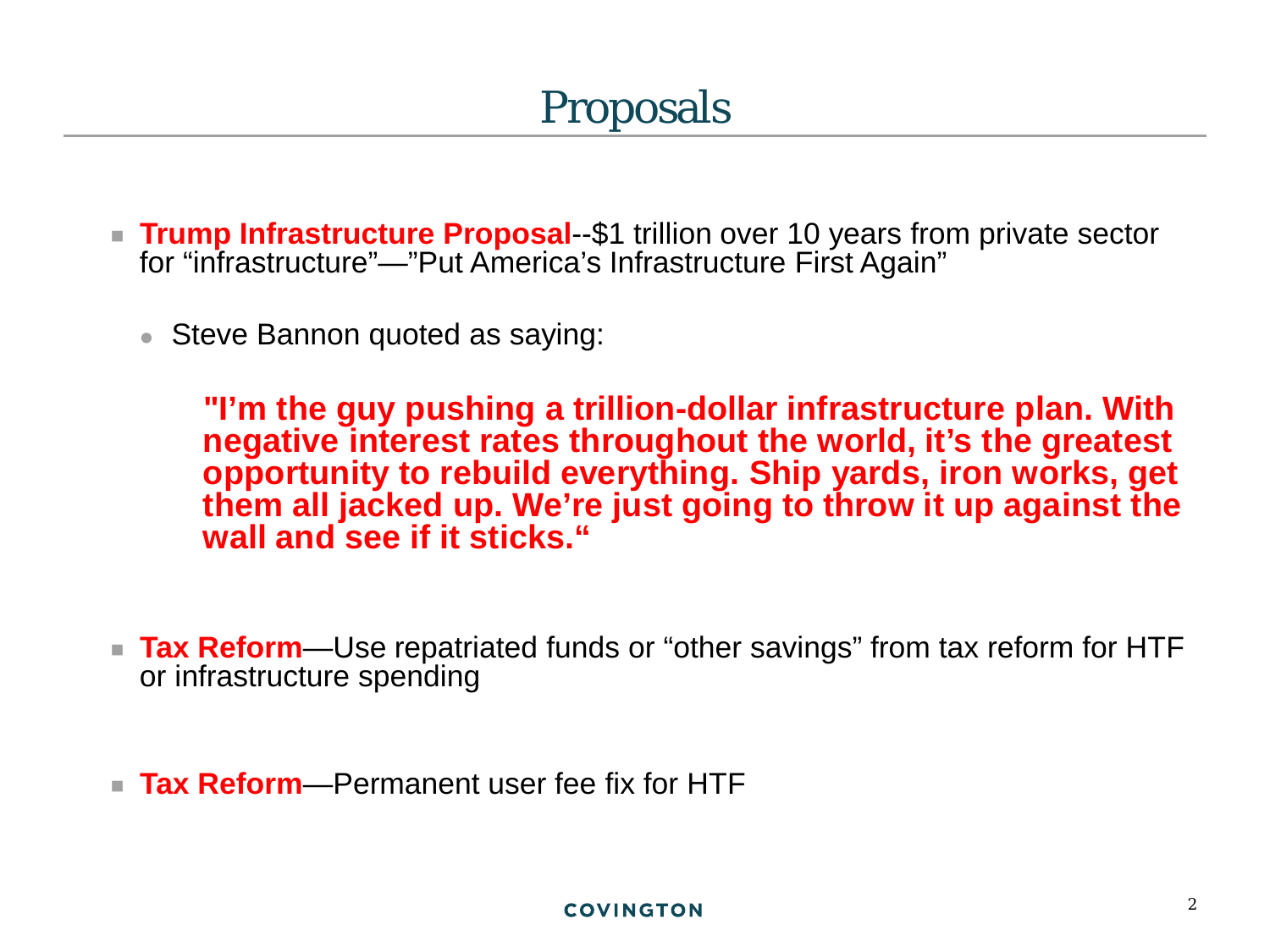#### Congressional Reaction

- $\blacksquare$  High profile Trump campaign promise
	- Recognition of need to "declare victory"
- Recognition that Trump "plan" needs work
- Republicans generally skeptical
	- Speaker Ryan / Majority Leader McConnell
		- Later rather than sooner—second 100 days
	- **Freedom Caucus/RSC**
	- Concerns:
		- Just finished surface bill
		- Deficit concerns—spending should be cut, not increased
		- Looks like "ARRA make-work" projects
- Democrats have embraced concept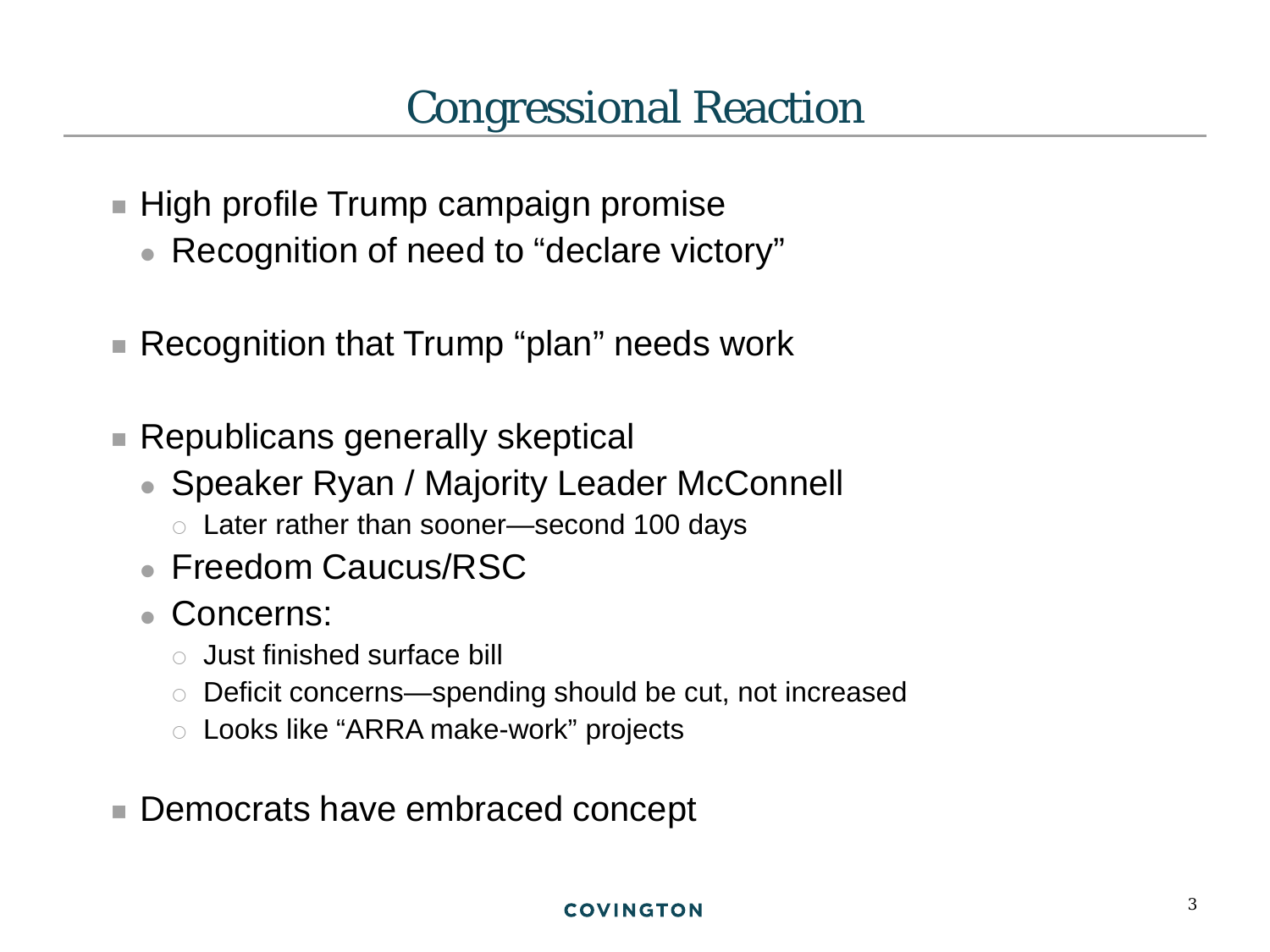### Busy First Few Months

- Confirmations
- Health Care—Repeal and Replace Obamacare
	- FY 2017 Congressional Budget w. Reconciliation Instructions
	- Highly controversial
- Reduce Regulations
- FY 2018 Congressional Budget with Reconciliation Instructions
	- Tax reform
	- Infrastructure?
- FY 2017 Continuing Resolution expires April 28<sup>th</sup>
- Debt ceiling—mid-March, but crunch time comes months later (Oct/Nov?)
- No honeymoon?—Democratic opposition / Activist groups plan protests

#### **COVINGTON**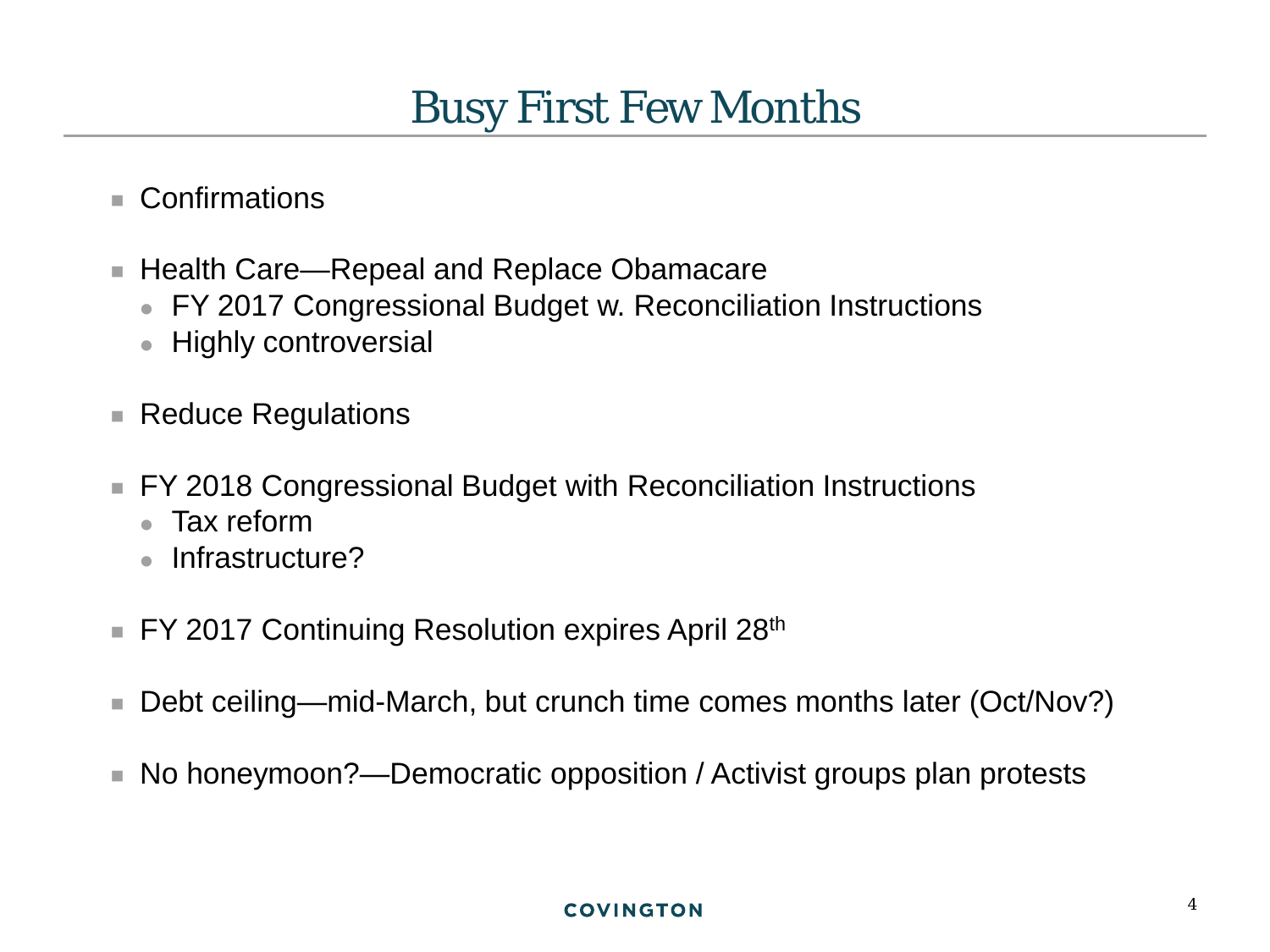- Big campaign promise
- $\blacksquare$  Infrastructure typically bipartisan
- No question of the need
- Ryan/Schumer connection
- Could an infrastructure package help tax reform across the goal line?
- Potentially aligned with HTF permanent fix